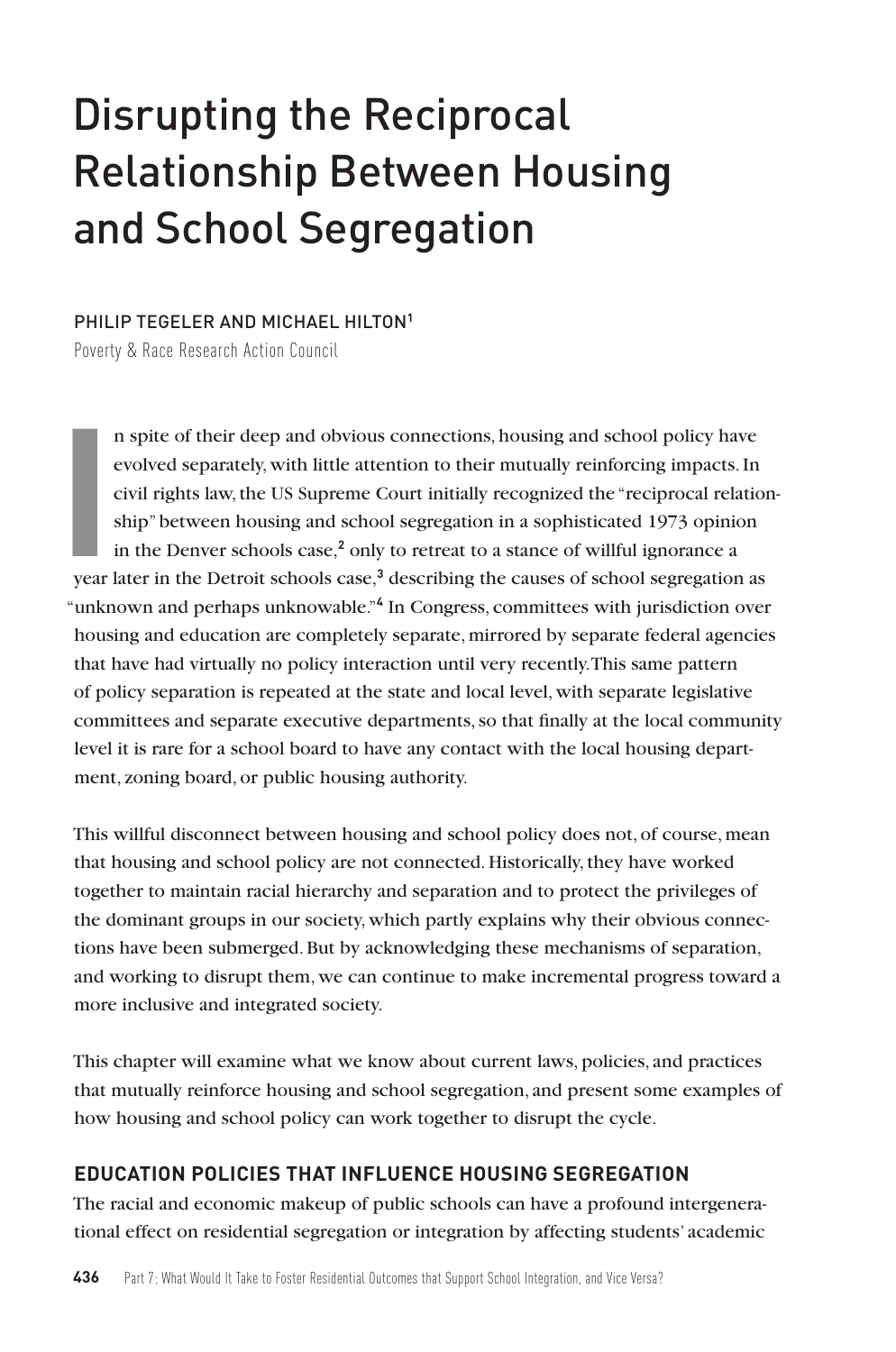outcomes and career prospects, their interracial attitudes, and their desire to live and work in integrated settings as adults.**<sup>5</sup>** These are the deeper ways in which education policy influences housing patterns. But we are also concerned here with the ways in which current educational policies, structures, and decisions influence residential housing patterns and families' decisions about where to raise their families. By examining the influence of educational policies that support residential segregation, particularly the boundary-drawing that is so prevalent in American education, we can begin to develop policies to disrupt these patterns.

School district boundaries and school assignment policies are key drivers of school segregation,<sup>6</sup> but they are also the education policies that have the greatest impact on residential segregation. In the Jim Crow South, residential segregation was not necessary to preserve white access to higher-quality, better-resourced schools. But after court-ordered desegregation in both the South and North, school boundary lines took on much greater importance in sorting families by race and class, becoming a key factor in family residential choices and a priority for white policymakers seeking to preserve the segregated status quo.

Some of the key elements of school boundary-drawing that influence residential segregation include: school district boundaries that are co-terminous with local land use jurisdiction boundaries; state policies that prohibit or discourage school enrollment across school district lines; school attendance zones that are closely tied to demographically identifiable neighborhood boundaries; uncontrolled school choice policies (charters, vouchers, and open enrollment); school siting decisions that do not take into account patterns of residential racial and economic segregation; resource allocation among schools; school rating systems and parental perceptions of school quality; and student transportation policies.

#### **School District Boundaries and Local Land Use Jurisdiction Boundaries**

Wide variations in perceived school quality are a major driver of racial and economic segregation across school districts, particularly in highly fragmented metropolitan areas.**<sup>7</sup>** The disproportionate presence of higher-income students in a school district naturally leads to higher test scores.**<sup>8</sup>** In turn, reports of these scores increase demand among higher-income families for housing in the district, and thus the cost of housing.**<sup>9</sup>**This type of district-shopping and sorting by family income, informed by one-dimensional school ratings,**<sup>10</sup>** is a primary driver of income segregation in US metro areas.**<sup>11</sup>**The underrepresentation of African American and Latino families in the upper income quintiles guarantees that this increasing trend of income segregation for families with children will also include significant racial segregation. In fact, regions with high levels of school district fragmentation tend to have significantly higher rates of racial segregation between districts.**12**The existence of racially identifiable schools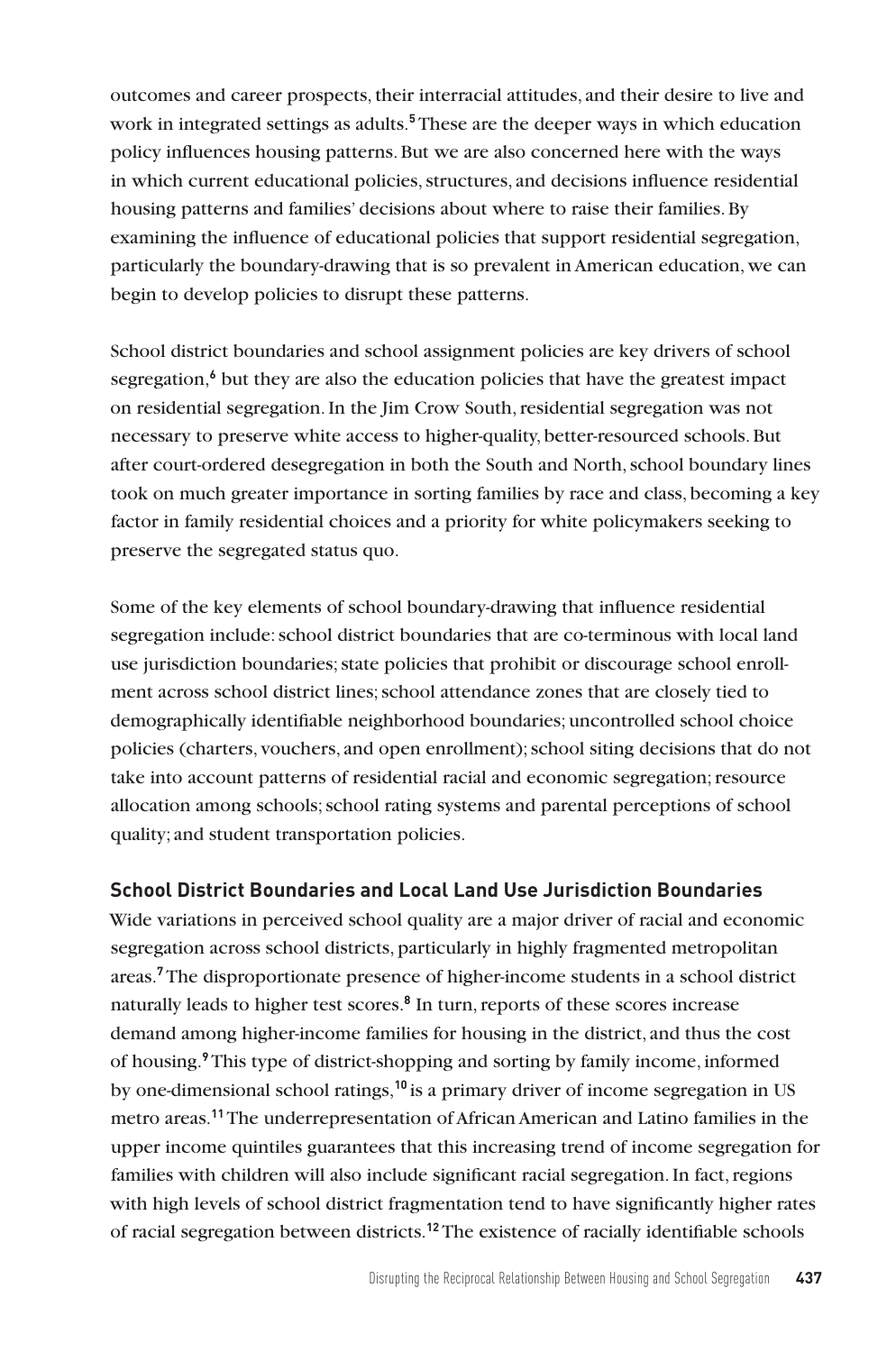may also influence white parents and more affluent parents to make residential moves to less diverse neighborhoods and schools— based on either racial fears or implicit assumptions about school quality based on racial composition.**<sup>13</sup>** Real estate brokers and real estate marketing practices can exacerbate this tendency by focusing on school test scores and public perceptions of school quality. The greater the racial and economic disparities across school districts in a region, the greater the fluctuation in housing value and neighborhood racial instability will be, as higher-income and higher-wealth families with children rapidly bid up the price of housing in the "highest-performing" districts.**<sup>14</sup>**

Likewise, in highly fragmented metropolitan regions with multiple school districts serving the same housing market, state policies that prevent cross-district enrollment can further encourage district-shopping among homebuyers, exacerbating residential segregation by income and race.**<sup>15</sup>**A good example of these policies can be found in Connecticut, prior to the 1996 *Sheff v. O'Neill* state Supreme Court decision, where (with limited exceptions) school districts had been required by law to be coterminous with town boundaries, and students were required by law to attend public schools in the district where they resided. These state policies were found in *Sheff* to be the immediate cause of unconstitutional segregation in the greater Hartford region.**<sup>16</sup>**

The phenomenon of shared municipal authority over land use and school assignment (which is common in the Northeast and Midwest) can exacerbate these patterns of segregation and school sorting, as school districts' local zoning boards practice exclusionary zoning to prevent the entry of lower-income students into affordable housing in the district, thus ensuring a higher tax base, higher test scores, and a well-resourced school system for local students.

#### **School District Secession and Residential Segregation**

A related problem arises in emerging efforts by local communities to secede from larger county-wide school districts, particularly in the South. Ironically, many county-wide districts in the South were originally created to prevent African American political control of urban schools,**<sup>17</sup>** yet the presence of consolidated regional districts later permitted the courts to assert jurisdiction over an entire region in school desegregation cases, in contrast to the courts' withdrawal from regional jurisdiction in fragmented Northern regions like Detroit.**<sup>18</sup>** In response to increasing diversity and continuing efforts to maintain school integration, some white communities have petitioned for separation from larger county districts, in the name of "local control" and "neighborhood schools."**<sup>19</sup>** When a predominantly white, upper-middle-class community breaks off from a racially and economically diverse county school district, it is reasonable to expect some degree of middle-class and white exodus from the county school district.**<sup>20</sup>** In recent years a number of school districts in the South have seen predominantly well-off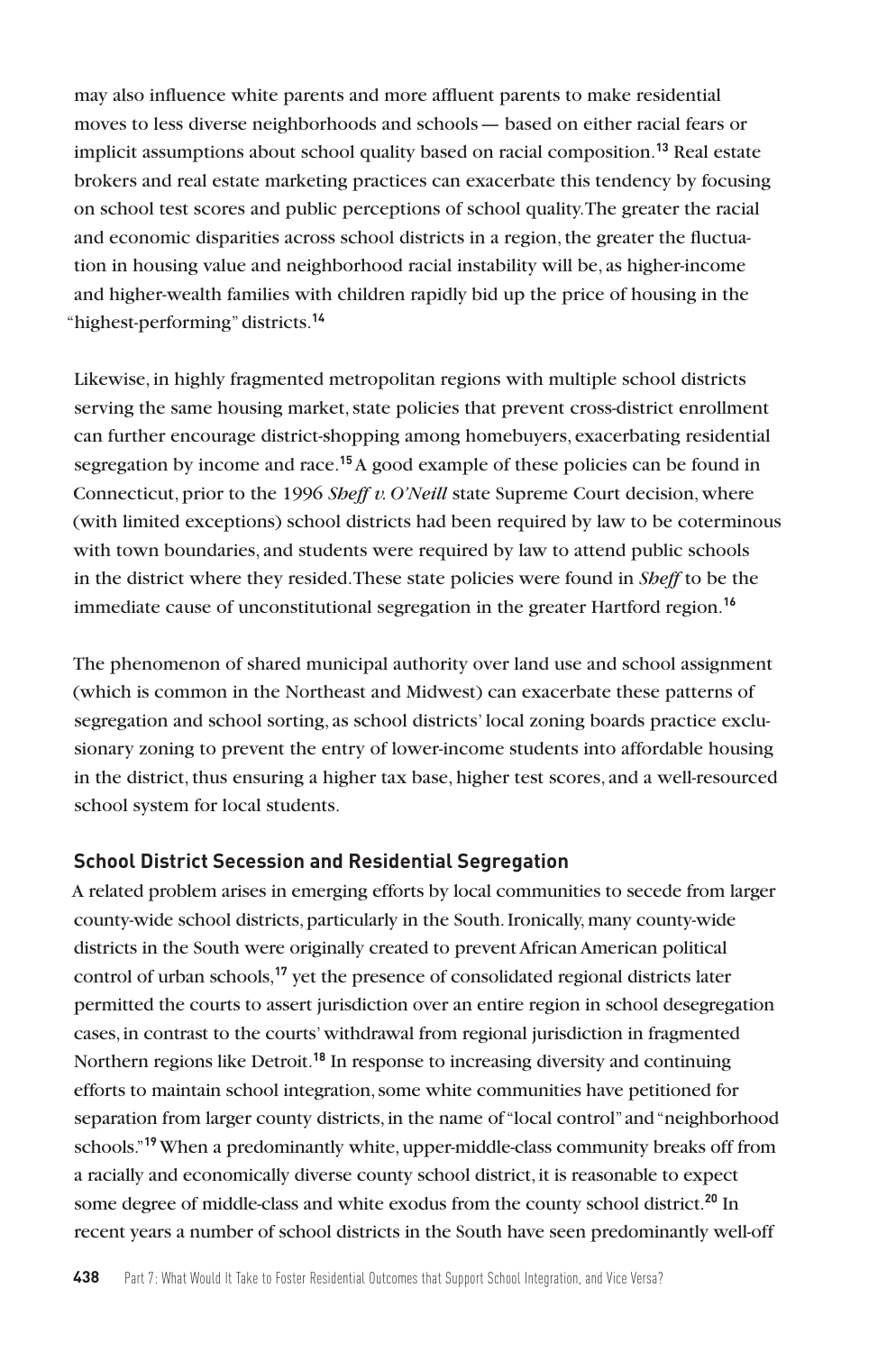and white suburban school districts seceding from county school systems,**<sup>21</sup>** with notable examples in Memphis, Tennessee,**<sup>22</sup>** and Baton Rouge, Louisiana.**<sup>23</sup>**

## **School Attendance Zones and School Assignment Policies That Are Closely Tied to Demographically Identifiable Neighborhood Boundaries**

Like school district boundaries, school attendance zone boundaries can have a powerful impact on residential segregation patterns. Inclusion of a diverse neighborhood *within* the zone of a perceived high-performing school can stabilize housing prices and residential turnover in a neighborhood. Conversely, the carving out of diverse neighborhoods from predominantly white school zones can accelerate neighborhood racial transition and loss of housing values.**<sup>24</sup>**

## **Uncontrolled School Choice**

Well-planned and well-executed systems of school choice can be useful tools in efforts to decouple residential segregation and school segregation. However, unfettered choice systems have the propensity to do significant harm to students, lowering overall academic outcomes and exacerbating existing patterns of school segregation.The promise of school choice as a driver of racial and socioeconomic integration, therefore, depends on strategically designed systems rather than on free-market choice.

Research indicates uncontrolled choice policies that permit the free exodus of middle-class and higher-income families from the regular public school system have been shown to have a segregative impact on public schools, leaving behind lowerincome students of color and other less advantaged families.**<sup>25</sup>** Charter schools, which are some of the most commonly employed schools of choice, have been shown to increase segregation by race, socioeconomic status, and language ability if implemented without thoughtful systems put in place to prevent such outcomes.**<sup>26</sup>** Likewise, research on existing school voucher programs, both in the United States and abroad, has shown that such programs not only result in higher levels of school segregation, but also tend to harm academic achievement in participating students.**<sup>27</sup>**

Additionally, research indicates that open enrollment schemes, which allow students to enroll in schools located in neighboring districts, have a net segregative effect if enacted without supports (in particular, transportation support across district lines). Minnesota's history with open enrollment laws provides a particularly illustrative example. The state has operated under open enrollment laws since the 1990–91 school year, and while the statutory scheme requires receiving districts to provide transportation once students are inside district lines, there are no requirements for districts to move students across district boundaries.The absence of free student transportation exacerbates the "creaming" effect of uncontrolled school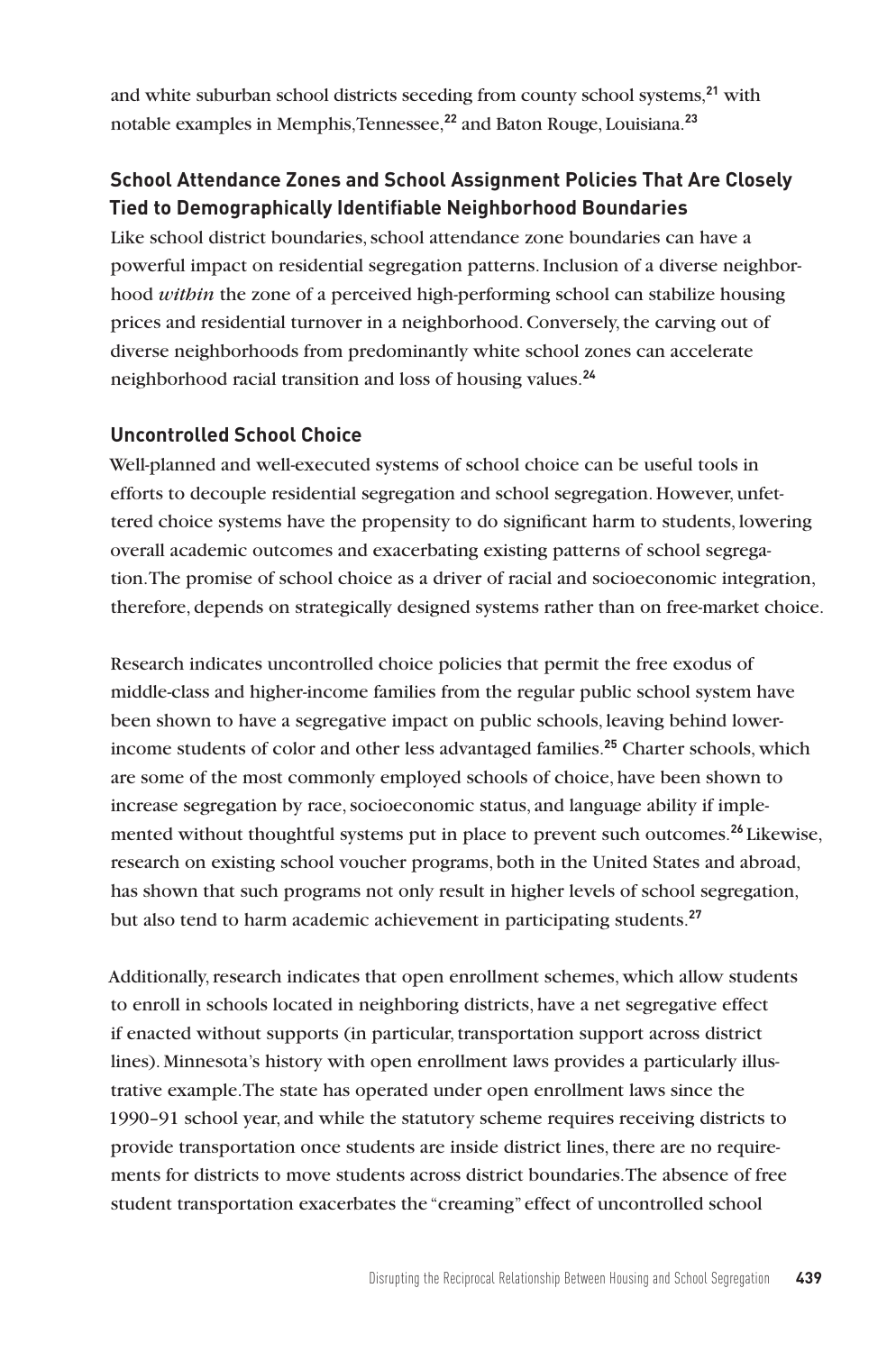choice policies, as children without good transportation options are routinely left behind in increasingly poverty-concentrated schools.**<sup>28</sup>**

# **School Siting Decisions That Do Not Take into Account Patterns of Residential Racial and Economic Segregation**

As Justice Powell noted 44 years ago in *Keyes*, the siting or expansion of schools or the drawing of school attendance zones with an intent to segregate is unconstitutional. But how do we assess the decision today to site a new "neighborhood" school in a highly segregated neighborhood? While neighborhood schools are politically popular, especially at the elementary level, and contribute to policy values like walkability and community cohesion, they can also exacerbate racial and economic disparities. In the twenty-first century, it is increasingly difficult to hide the racial impacts of school siting and attendance zone boundary drawing decisions, and the lines between intentional, foreseeable, and "unintentional" segregative school decisions are becoming blurred.**<sup>29</sup>** Perhaps through creative siting decisions and school assignment policies, it may be possible to combine the values of "neighborhood" schools and school integration. In 2007, Justice Kennedy, speaking for five members of the Court, noted that the siting of schools or drawing of school attendance zones *with the intent to integrate* is a constitutional means of achieving the government's compelling interest in school diversity.**<sup>30</sup>** Justice Kennedy's concurrence is a pointed invitation to analyze the segregation impacts of any new school siting decision.

## **Resource Allocation Among Districts**

Reliance on local property tax revenue to fund public schools leads not just to inequity between rich and poor districts but also inexorably to racial and economic segregation across districts.**<sup>31</sup>** As higher-income homebuyers leave "lower-performing" districts, the local tax base declines at the same time as the district struggles with greater levels of need. A few miles away, higher-performing districts have every incentive to keep higher-need students out of the district, driving housing prices up and keeping tax revenue high, to better fund schools with very low levels of poverty and student need.**<sup>32</sup>** This is the classic example of what sociologists have called "opportunity hoarding"— in this context, the ability of wealthier towns to maintain high housing prices, commensurately high tax bases and well-resourced schools, and creating costly externalities in nearby cities and towns that have disproportionate shares of poor families—and it is a key structural driver of segregation.

#### **School Rating Systems and Parent Perceptions of Quality**

Primitive school ranking systems based solely on average test scores primarily reflect the demographics and parental education levels of a school's student population, and do not measure a school's overall academic quality or its value as a diverse learning environment. Ranking of systems based on overall test scores deters higher-income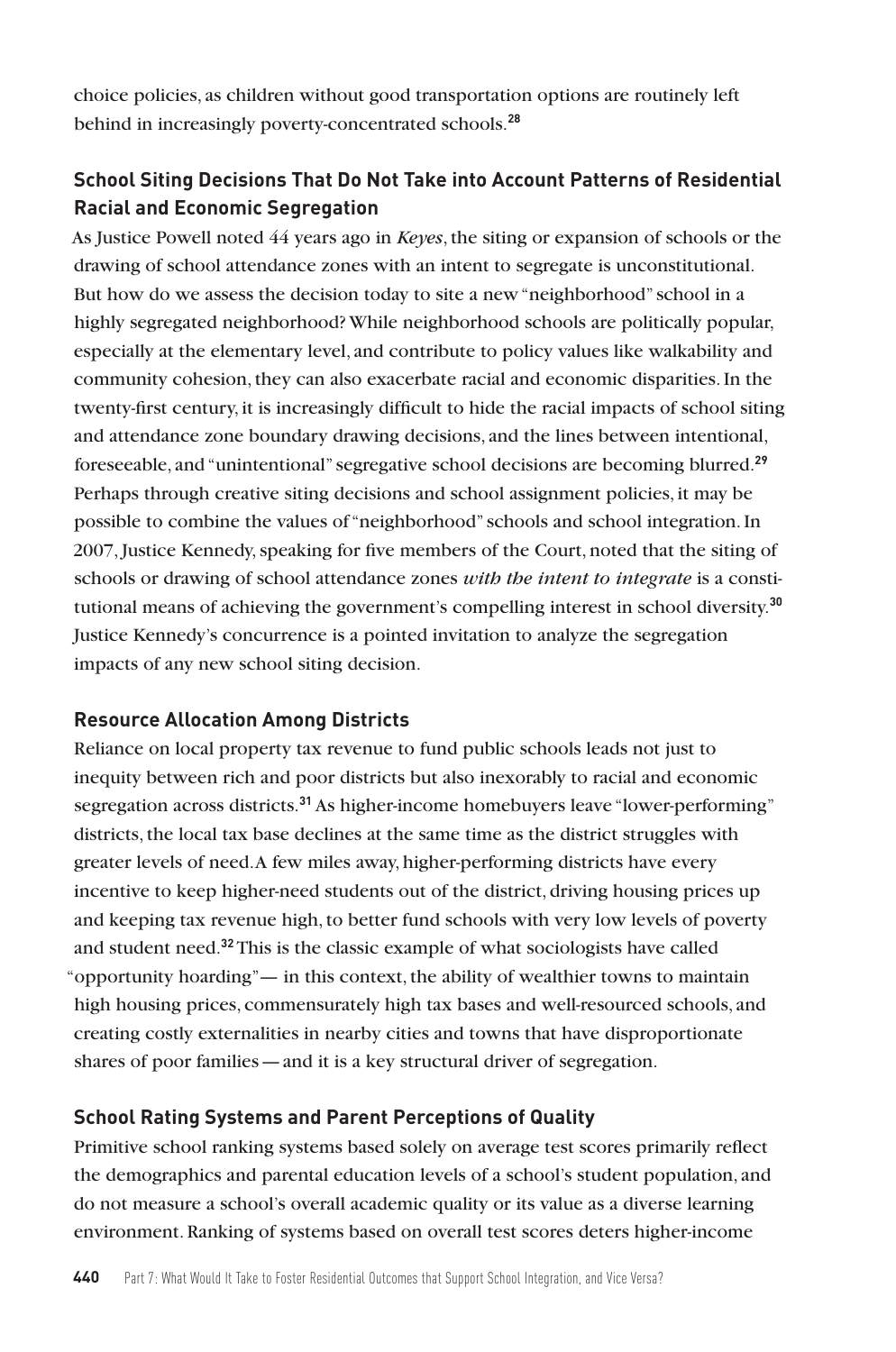families from purchasing in "lower-ranked" school zones, depressing housing values and tax base and exacerbating racial transition and neighborhood segregation.

Amy Stuart Wells has also documented the impact of peer networks on housing and school choices.**<sup>33</sup>** This word-of-mouth rating system, usually among same-race networks, is often influenced by implicit assumptions about school quality based on schools' racial makeup.**<sup>34</sup>**

## **Housing, Tax, and Land Use Policies That Influence School Segregation**

In metropolitan areas where school attendance is strictly defined by neighborhood or otherwise narrowly drawn school district boundaries, decisions about housing cost and density, the location of multifamily rental housing, and the distribution of government-assisted housing subsidies will impact patterns of school enrollment based on race and income.

Exclusionary zoning, particularly policies that exclude low-cost homes, and multifamily rental housing for families, have the most significant impact on school composition. Because of the disproportionate representation of African Americans and Latinos among low and moderate income families, it is no secret who is being excluded from these suburban communities. Indeed, some exclusionary zoning is explicitly designed as "fiscal zoning," to reduce the financial impact of additional children on local schools. The racial impacts of exclusionary zoning policies have frequently been the target of civil rights lawsuits,**35** and the fiscal impacts of exclusionary zoning reinforce opportunity hoarding. The greater the reliance on local property taxes to fund local education, the greater these disparities become. And these disparities are exacerbated by the federal mortgage interest tax deduction, which favors higher-income homeowners and, in effect, subsidizes schools in higher-income, less diverse districts.**<sup>36</sup>**

Federal housing programs exacerbate segregated metropolitan school patterns by effectively "steering" low-income families with children into lower-performing, higher-poverty schools.**<sup>37</sup>** Some of the federal housing policies that perpetuate and increase school segregation include the absence of civil rights guidance in the federal Low-Income Housing Tax Credit program,**<sup>38</sup>** the low range of allowable rents in the Section 8 Housing Choice Voucher program,**<sup>39</sup>** and the intentionally segregated siting of traditional public housing developments. There have also been instances where housing siting decisions have been made specifically to prevent greater school integration in white communities.**<sup>40</sup>** The segregated patterns that characterize these federal programs are enhanced by the exaggerated deference that the federal government pays to local government decisions about participation in government housing programs.**41**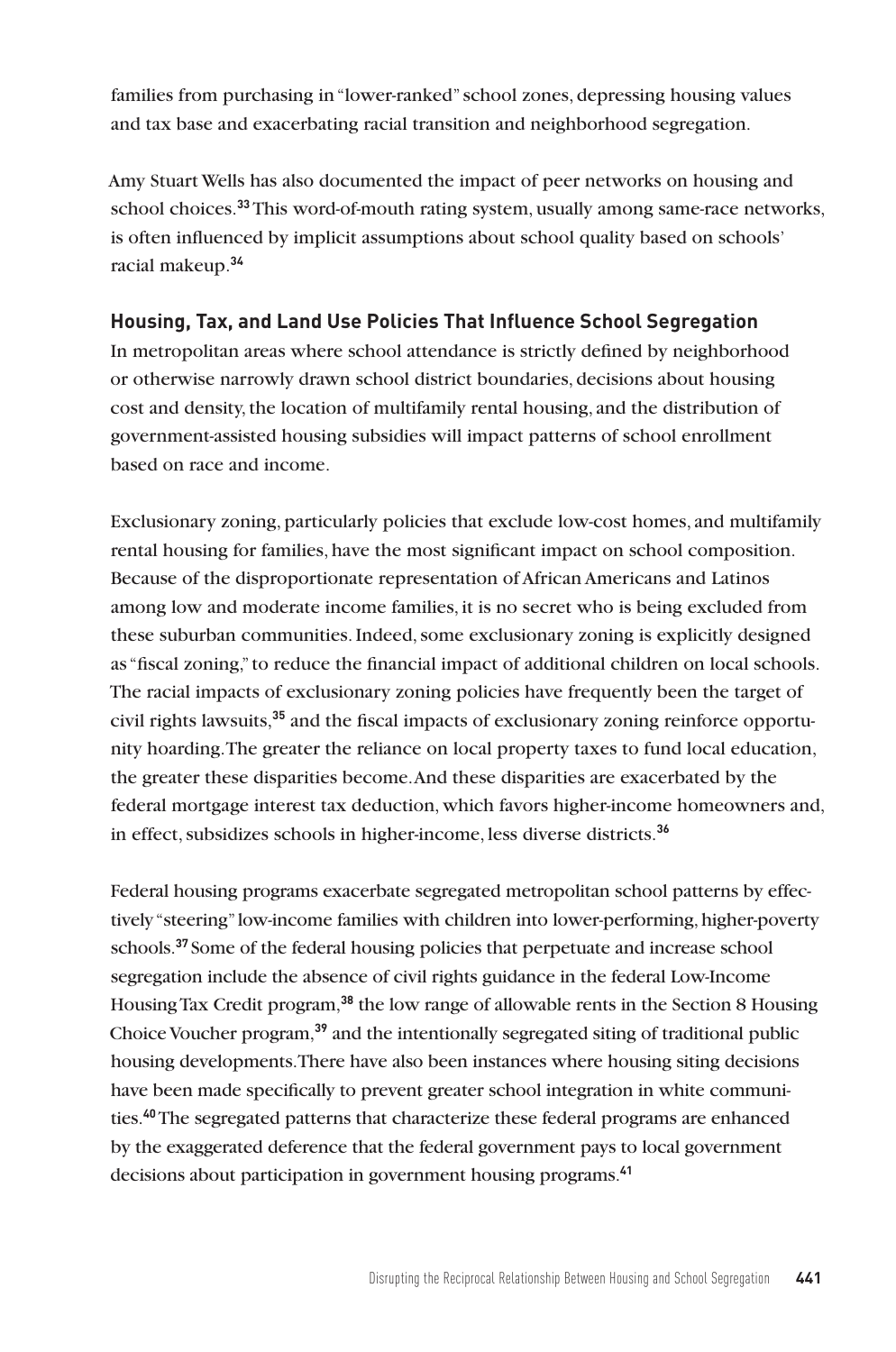As noted earlier, real estate marketing practices that promote housing sales based on local school achievement scores (which are primarily reflective of student demographics) reinforce segregation by bidding up housing prices for these "higherperforming" districts and schools.**<sup>42</sup>**

Private market discrimination against African American and Latino families continues to play a role in access to communities with high-performing schools,**<sup>43</sup>** as do private choices by families about where to live—although those choices are severely constrained by a racially distorted housing market, and by lack of knowledge and information about less segregated housing choices that may exist.**<sup>44</sup>**

# **POLICY CHOICES THAT CAN POTENTIALLY DISRUPT THE HOUSING AND SCHOOL SEGREGATION CYCLE**

While housing and school segregation are currently linked in a mutually reinforcing cycle, there are a number of policy options which, if pursued in earnest, could do much to dissolve the relationship and move toward greater degrees of integration on both fronts.

## **Student Assignment Policies that Promote Residential Integration**

The best way to ensure residential stability and integration within a diverse school district is to minimize the presence of racially identifiable schools, or schools with high levels of poverty. If renters or homebuyers understand that wherever they live within the district, there will be relatively similar levels of need, racial integration, and equitable funding, there will be less "shopping" for particular school assignment zones, and housing demand will be distributed more evenly across the district. This type of stability can be created through student assignment policies that explicitly take race and socioeconomic patterns into account, consistent with constitutional guidelines.**<sup>45</sup>**

Districts can also promote intra-district stability through the use of magnet schools, controlled choice plans, and flexible boundaries for student assignment. State racial imbalance laws can also play a valuable role in ensuring that diverse districts do not become internally segregated. Massachusetts' racial imbalance law considers schools with more than 50 percent nonwhite students as racially imbalanced, while schools with 30–50 percent nonwhite students are racially balanced, and schools with less than 30 percent nonwhite students are racially isolated.**<sup>46</sup>** Similarly, under Connecticut's racial imbalance law, schools are considered imbalanced if they have minority student enrollment that varies more than 25 percentage points from the district average.**<sup>47</sup>** A recent decision by a suburban school district in Fairfield County, Connecticut to take more transfer students from a nearby urban district in order to achieve compliance with the state racial imbalance law illustrates the positive real world impact of these statutory schemes.**48**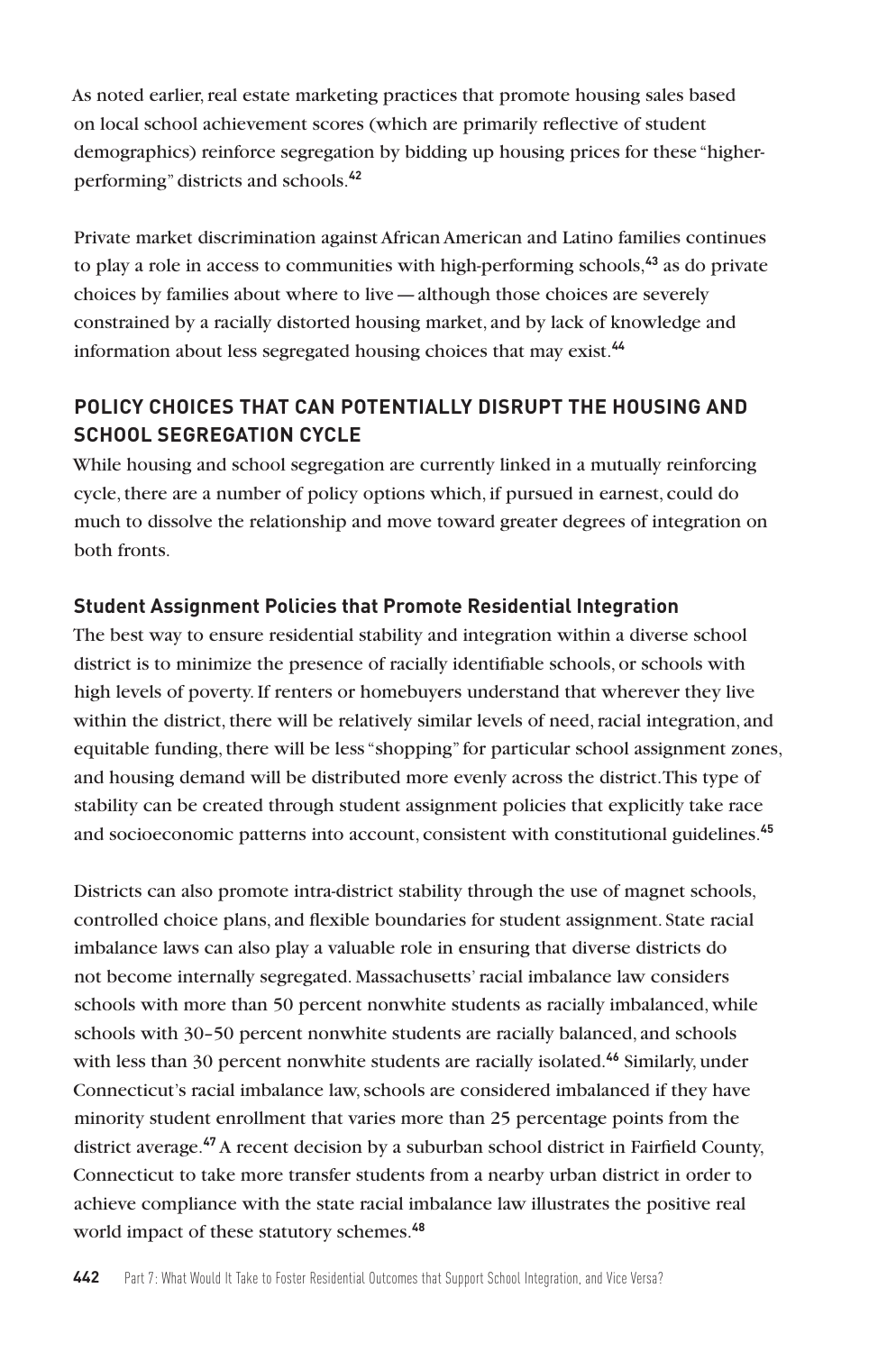At the very least, districts should avoid school zone boundary changes that increase racial or economic segregation. Although a broader use of Title VI is unlikely under the current federal administration, the increasingly prospective application of Title VI racial impact analysis during the Obama administration suggests that in the future, racial impacts of school boundary decisions could be required before such changes are permitted.**<sup>49</sup>**A similar approach was used recently in Minneapolis, under the aegis of the state's school integration guidelines.**<sup>50</sup>**

# **Disrupting the Effects of School District Boundaries on Residential Segregation**

Just as sharp variations in racial and economic composition of schools *within* a district affect housing segregation, so too does residential racial and economic segregation *across* districts drive school segregation. The key to disrupting this pattern is to decouple residential location from school district attendance, making school district lines more porous. The presence of a predictable regional school integration plan, in contrast, tends to promote stability in residential racial patterns over time.**<sup>51</sup>** The two-way school integration plan in Hartford, with its mix of regional magnet schools and city-to-suburb transfers, is a good example of this type of system, though it has been in operation only for about fifteen years and does not yet reach a majority of city children. Real estate marketing in areas with stable school integration plans also tend to rely less on local school quality as a "selling point" for homebuyers.**<sup>52</sup>**

## **Preventing School District Secession in Larger County Districts**

Since local school district boundaries are defined and created by state law, most states have procedures in place that govern creation of new districts or changes to district boundaries. However, only a handful of states specifically address the racial and economic segregation impacts of school district secession.**<sup>53</sup>** A 2013 case in Pennsylvania demonstrates how more broadly worded state statutes can be adapted to take into account the impacts of segregation. In that case, parents from the predominantly white neighborhood of Porter Township petitioned to transfer from the racially and economically diverse East Stroudsburg district to the predominantly white Wallenpaupeck district. The East Stroudsburg district appealed to the state department of education, successfully arguing that the petition did not have "educational merit," because it would increase segregation in the East Stroudsburg district and deprive students in predominantly white Porter Township of the benefits of diversity.**54.** 

A similar type of challenge to school district secession can be raised in the context of Title VI, through a racial impact complaint to the federal Department of Education. A recent school district secession fight in Jefferson County, Alabama, illustrates the difficulties associated with focusing on the unitary status analysis rather than Title VI's protections from discrimination based on race. In this instance, the ruling judge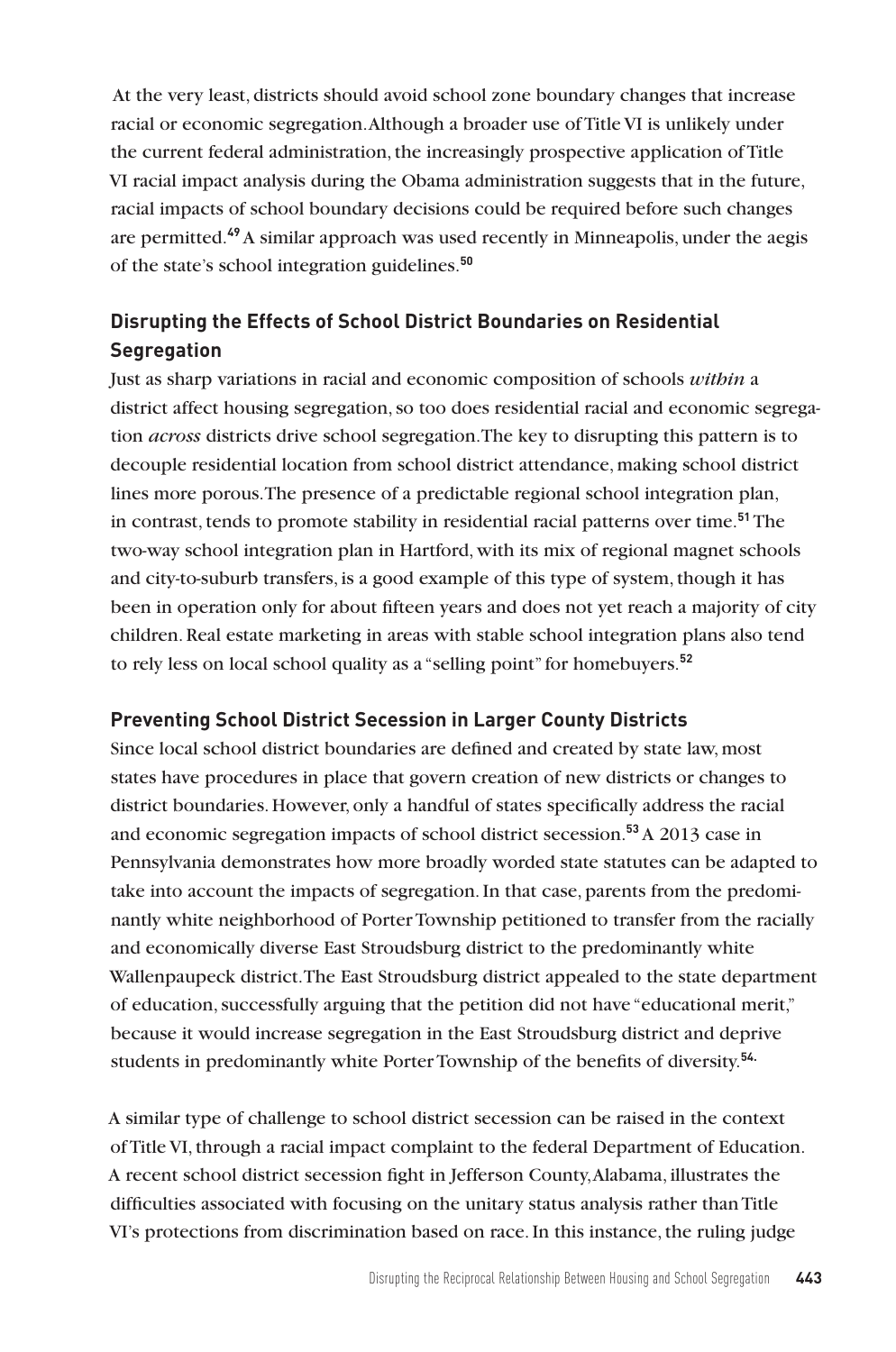recognized race as a motivating factor for the creation of a new school district in the predominantly white and comparably wealthy suburb of Gardendale; however, due to the complicated nature of unitary status litigation, the U.S. District Court judge ruled that the suburb would be given the opportunity to run a separate school system so long as they remained in compliance with Jefferson County's ongoing court-ordered desegregation efforts.**<sup>55</sup>**

## **School Financing Systems That Promote Integrated Schools and Housing**

Equitable school financing systems that reduce reliance on local property taxes, spread the cost of education fairly, compensate for decades of neglect, and allocate per pupil spending based on student need will also eliminate a key driver of segregation. But in developing more equitable financing systems, it is important to avoid financial incentives that "reward" high-poverty schools with enhanced funding—districts need a counterincentive that rewards reduction of poverty concentration in individual schools.

# **School Rating Systems That Promote Diversity and Accurately Reflect School Quality**

School rating systems used by realtors and online marketing platforms like Zillow should highlight the value of student diversity, year-to-year growth, school climate, and personal parent reviews, rather than simply relying on overall test scores.**<sup>56</sup>** More nuanced rating systems that emphasize these more important factors, along with overall test scores, would encourage more families with choices to consider purchasing housing in more diverse school districts and would maintain housing prices and residential stability over time.**<sup>57</sup>** Realtors can also play an important role in this process. For example, an innovative program in Pasadena recently brought local realtors into the Pasadena schools to dispel some of the stereotypes associated with an increasingly diverse student body—and it appears that realtors are now projecting a much more realistic and positive view of the city schools to potential homebuyers.**<sup>58</sup>**

#### **Housing Policies that Promote School Diversity**

Where school assignment is closely tied to residential location, housing policies have an obvious and direct impact on school composition. Housing policies designed to give low-income children of color access to low-poverty, high-performing schools will have the most direct impact on school integration.**<sup>59</sup>** These policies include: affordable housing siting policies for the Low-Income Housing Tax Credit and other programs that take into account school composition and performance**60**; housing voucher policies that target high-performing, low-poverty schools**<sup>61</sup>**; mortgage assistance programs that promote school integration**<sup>62</sup>**; state zoning laws that prioritize school integration; elimination of tax incentives that reward purchase of homes in high-income school districts**<sup>63</sup>**; and real estate marketing practices that emphasize the value of school integration.**64**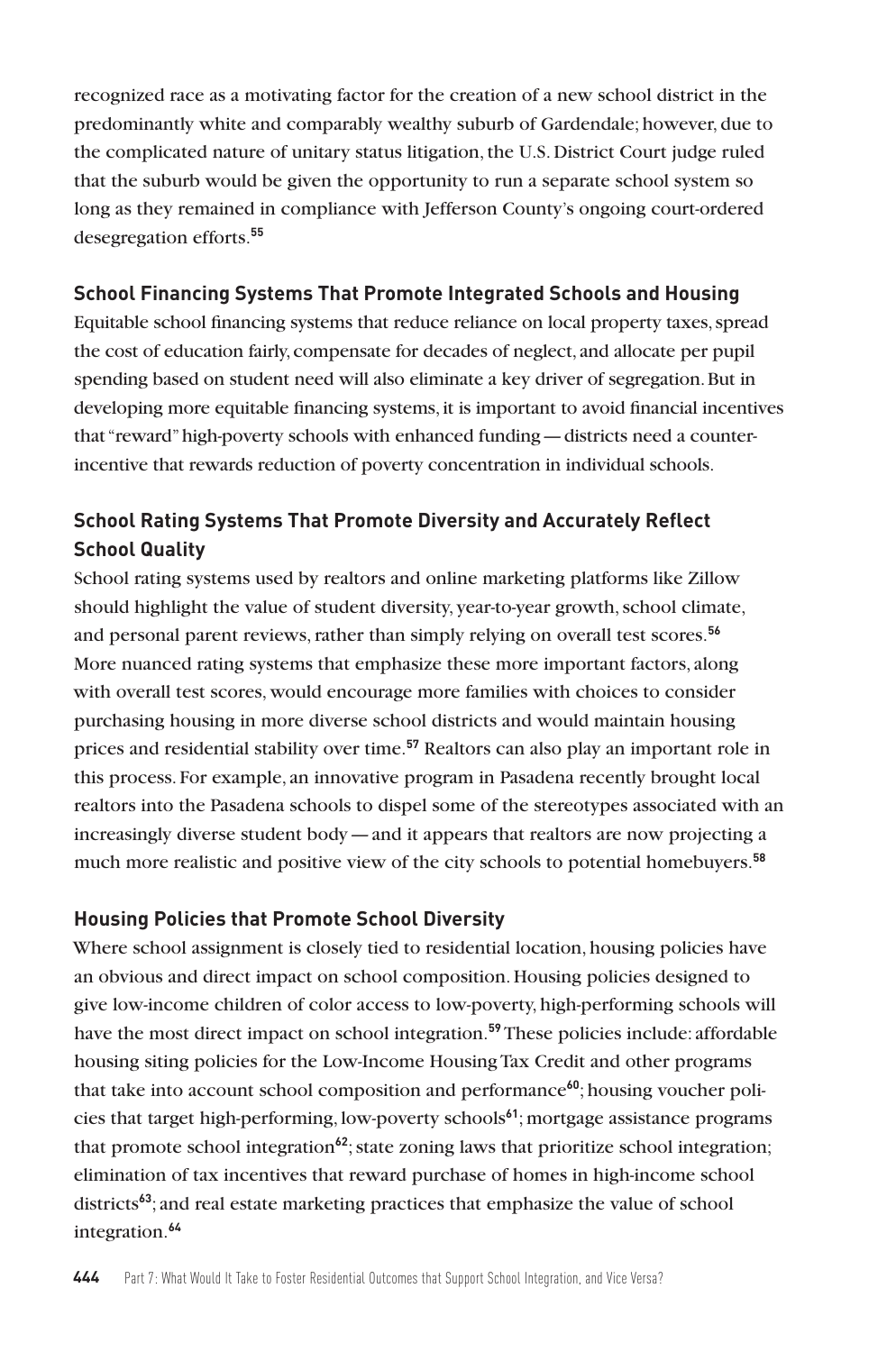## **DEVELOPING A HOUSING POLICY-SCHOOLS POLICY DIALOGUE**

Concerted efforts at every level of government are needed to overcome the stark separation between housing and school policies (and policymakers). Community activists can sometimes lead these efforts, but for permanent collaborations to flourish, permanent policy intersections need to be created within programs and planning processes.

At the federal level, housing and school policy were merged early in the Obama administration by a formal connection between the Choice Neighborhoods program (a HUD public housing redevelopment program) and the Promise Neighborhoods program (a Department of Education small-scale variant on Geoffrey Canada's "Harlem Children's Zone"). This collaboration focused on the important goals of improving resources, conditions, and outcomes for children within the context of a segregated system; unfortunately, it did not address segregation itself, the underlying racial isolation and poverty concentration of these neighborhoods and schools. It took longer for the Obama administration to connect HUD's housing integration goals with the Department of Education's school diversity priorities—this step finally occurred at a national conference in June 2016, with the release of a joint guidance letter from the Secretaries of Housing, Education, and Transportation calling on state housing, education, and transportation agencies to work together to promote integration.**<sup>65</sup>** The guidance letter included a series of concrete recommendations for state agencies, reflecting suggestions from advocates.**<sup>66</sup>**

HUD has also formally recognized, in its 2015 "Affirmatively Furthering Fair Housing" planning rule,**<sup>67</sup>** that access to quality educational opportunity is an important aspect of fair housing. In its "Assessment of Fair Housing" tool to be used by all jurisdictions receiving significant HUD funding, HUD acknowledges that "the geographic relationship of proficient schools to housing, and the policies that govern attendance, are important components of fair housing choice," and further that "the quality of schools is often a major factor in deciding where to live, and school quality is also a key component of economic mobility." It therefore requires its grantees, in assessing fair housing, to consider the following factors and policies:

> Relevant factors to consider include "whether proficient schools are clustered in a portion of the jurisdiction or region, the range of housing opportunities close to proficient schools, and whether the jurisdiction has policies that enable students to attend a school of choice regardless of place of residence. Policies to consider include, but are not limited to: inter-district transfer programs, limits on how many students from other areas a particular school will accept, and enrollment lotteries that do not provide access for the majority of children.**68**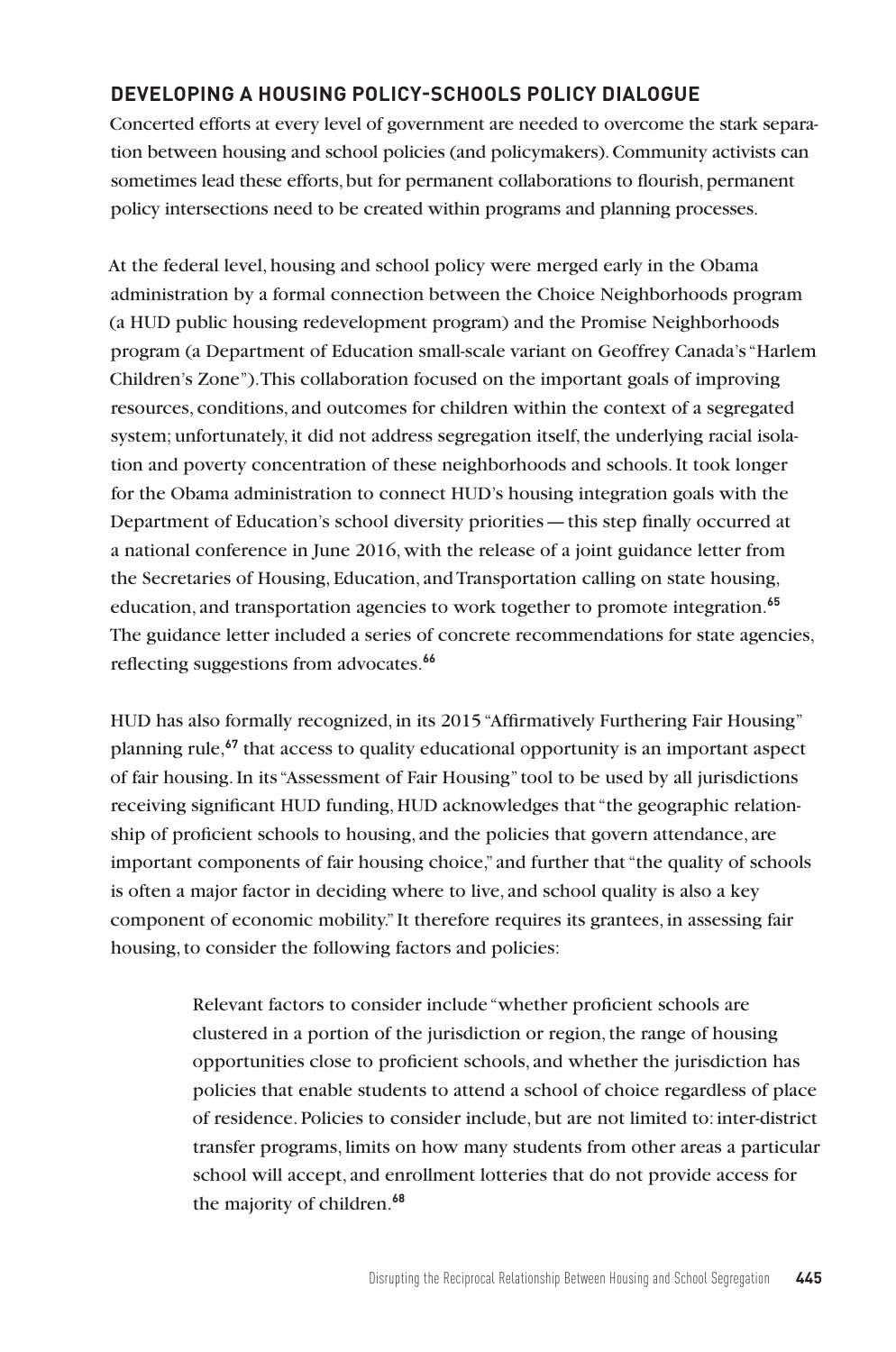At the local level, one positive example of housing and education policy collaboration began in Richmond, Virginia in 2015, with a series of meetings organized by the Poverty & Race Research Action Council, Housing Virginia, and faculty at Virginia Commonwealth University. The meetings were designed initially to bring together all the key policy stakeholders at the regional level—city and suburban school board members, a former city superintendent, directors of the city and regional housing authorities and the city housing department, nonprofit advocacy leaders, and key representatives from the state education and housing departments. The meetings worked out a series of planning documents with goals, obstacles, and strategies for collaboration. This collaboration has continued as efforts have moved forward to develop regional magnet schools for the Richmond area,**<sup>69</sup>** and Housing Virginia is developing a toolkit for other regions of the state on how to bring together housing and school officials for joint planning exercises.**<sup>70</sup>**

#### **CONCLUSION**

In spite of their deep connections, housing and school policies continue to follow separate trajectories, with little coordination**.71** The lack of coordination begins at the federal level, with its separate congressional committees, executive agencies, and legal frameworks, and is mirrored at the state and local level—an overall "absence of formal governance structures to sustain coordination across housing and education sectors."**<sup>72</sup>** Although the Obama administration took initial steps to undo this separation, given the abrupt change in direction at the federal level, supporters of coordinated housing and school integration policy will need to focus on state and local advocacy and innovation for the foreseeable future.

#### **Bibliography**

- Abdulkadiro lu, Atila, Parag Pathak, and Christopher Walters. Forthcoming. "Free to Choose: Can School Choice Reduce Student Achievement?"*American Economic Journal: Applied Economics.*
- Ayscue, Jennifer, and Gary Orfield. 2014. "School Lines Stratify Educational Opportunity by Race and Poverty." *Race and Social Problems* 7, no. 1: 5–20.
- Bifulco, Robert, and Helen F. Ladd. 2007.«School Choice, Racial Segregation, and Test-Score Gaps: Evidence from North Carolina<sup>s</sup> Charter School Program." *Journal of Policy Analysis and Management* 26, no. 1: 31–56.
- Bischoff, Kendra. 2008. "School District Fragmentation and Racial Residential Segregation: How Do Boundaries Matter?" *Urban Affairs Review* 44, no. 2: 182–217.
- Breymaier, Rob. Forthcoming. "The Benefits of Intentional Integration for Oak Park, IL." Cambridge, MA: Joint Center for Housing Studies of Harvard University.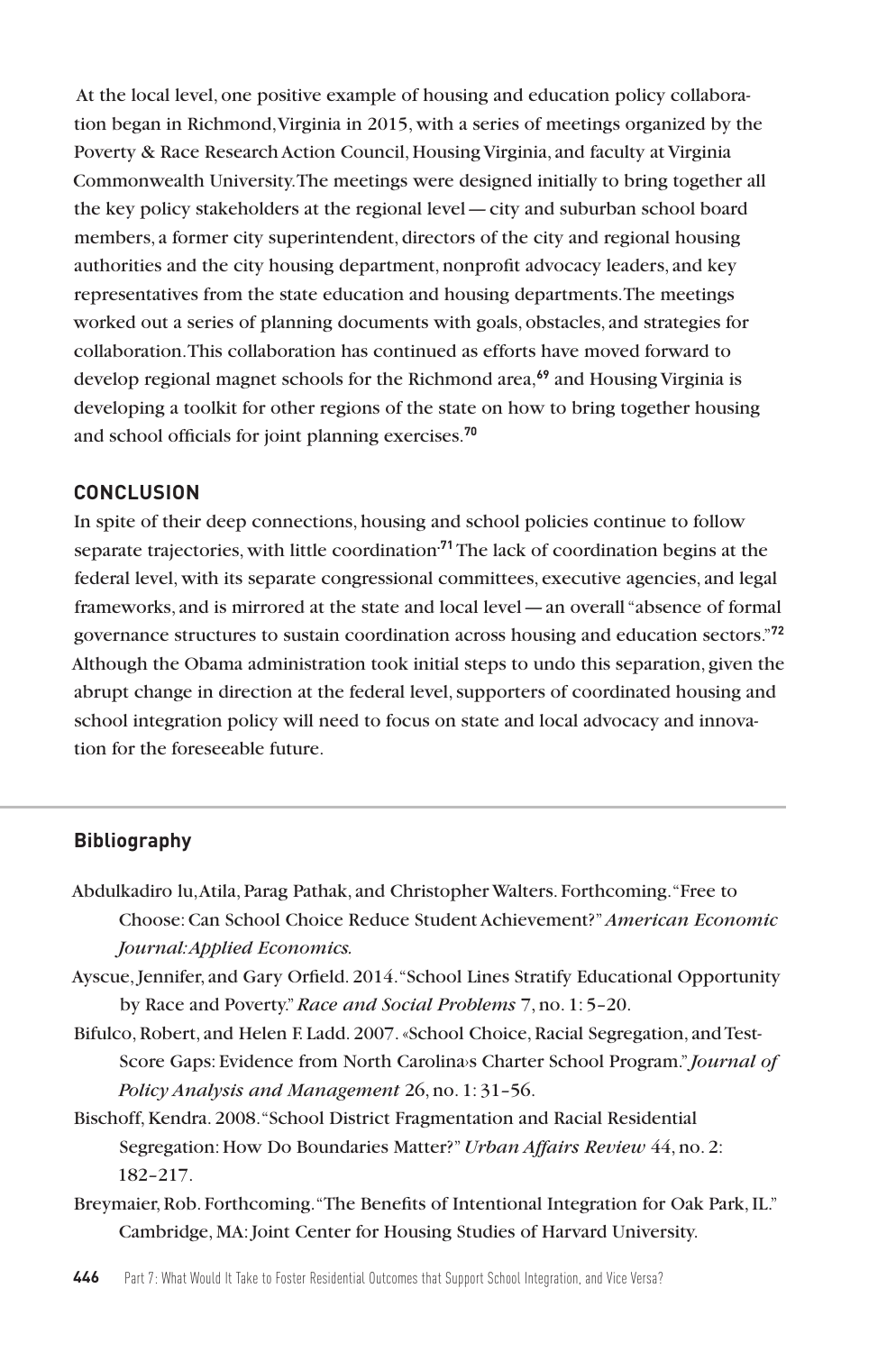CollegeBoard. 2016. *2016 College-Bound Seniors: Total Group Profile Report*.

- Cramer, Philissa. 2017. "Memphis's New Municipal Districts Reflect a Broader Trend: School District Secessions." *Chalkbeat,* May 12.
- DeLuca, Stefanie, and Peter Rosenblatt. 2017. "Walking Away from *The Wire:* Housing Mobility and Neighborhood Opportunity in Baltimore." *Housing Policy Debate* 27, no. 4: 519–46.
- Eaton, Susan. 2014. "How a 'New Secessionist' Movement Is Threatening to Worsen School Segregation and Widen Inequalities." *The Nation,* May 15.
- EdBuild. 2016. *Fault Lines: America's Most Segregated School District Borders.* Jersey City, NJ. http://viz.edbuild.org/maps/2016/fault-lines/.
- ———. 2017. *Fractured: The Breakdown of America's School Districts*. Jersey City, NJ. https://edbuild.org/content/fractured.
- Ellen, Ingrid Gould, and Keren Mertens Horn. 2012. *Do Federally Assisted Households Have Access to High Performing Public Schools?* Washington, DC: Poverty Race and Research Action Council.
- Fischel, William A. 2009. *The Homevoter Hypothesis.* Cambridge, MA: Harvard University Press.
- Fischer, Will, and Barbara Sard. 2017. "Chart Book: Federal Housing Spending Is Poorly Matched to Need." Washington, DC: Center on Budget and Policy Priorities. March 8. https://www.cbpp.org/sites/default/files/atoms/files/12-18-13hous.pdf.
- Frankenberg, Erica. 2005. "The Impact of School Segregation on Residential Housing Patterns: Mobile, Alabama, and Charlotte, North Carolina." In *School Resegregation: Must the South Turn Back?* edited by John Charles Boger and Gary Orfield, 164–86. Chapel Hill, NC: University of North Carolina Press.
- ———. 2009. "Splintering School Districts: Understanding the Link between Segregation and Fragmentation." *Law & Social Inquiry* 34, no. 4: 869–909.
- Frankenberg, Erica, Liliana Garces, and Megan Hopkins, eds. 2016. *School Integration Matters: Research-Based Strategies to Advance Equity.* New York: Teachers College Press.
- Frankenberg, Erica, Genevieve Siegel-Hawley, and Jia Wang. 2010.*Choice without Equity: Charter School Segregation and the Need for Civil Rights Standards.* Los Angeles: Civil Rights Project/Proyecto Derechos Civiles at UCLA.
- Guzman-Lopez, Adolfo. 2017. "Pasadena Schools Turn Realtors into Allies." Southern California Public Radio (KPCC), April 25. http://www.scpr.org/ news/2017/04/25/70900/pasadena-schools-turn-realtors-into-allies/.
- Hirsch, Arnold. 2005. *The Last and Most Difficult Barrier: Segregation and Federal Housing Policy in the Eisenhower Administration, 1953–1960.* Washington, DC: Poverty & Race Research Action Council.
- Holme, Jennifer Jellison. 2002. "Buying Homes, Buying Schools: School Choice and the Social Construction of School Quality." *Harvard Educational Review* 72, no. 2: 177–206.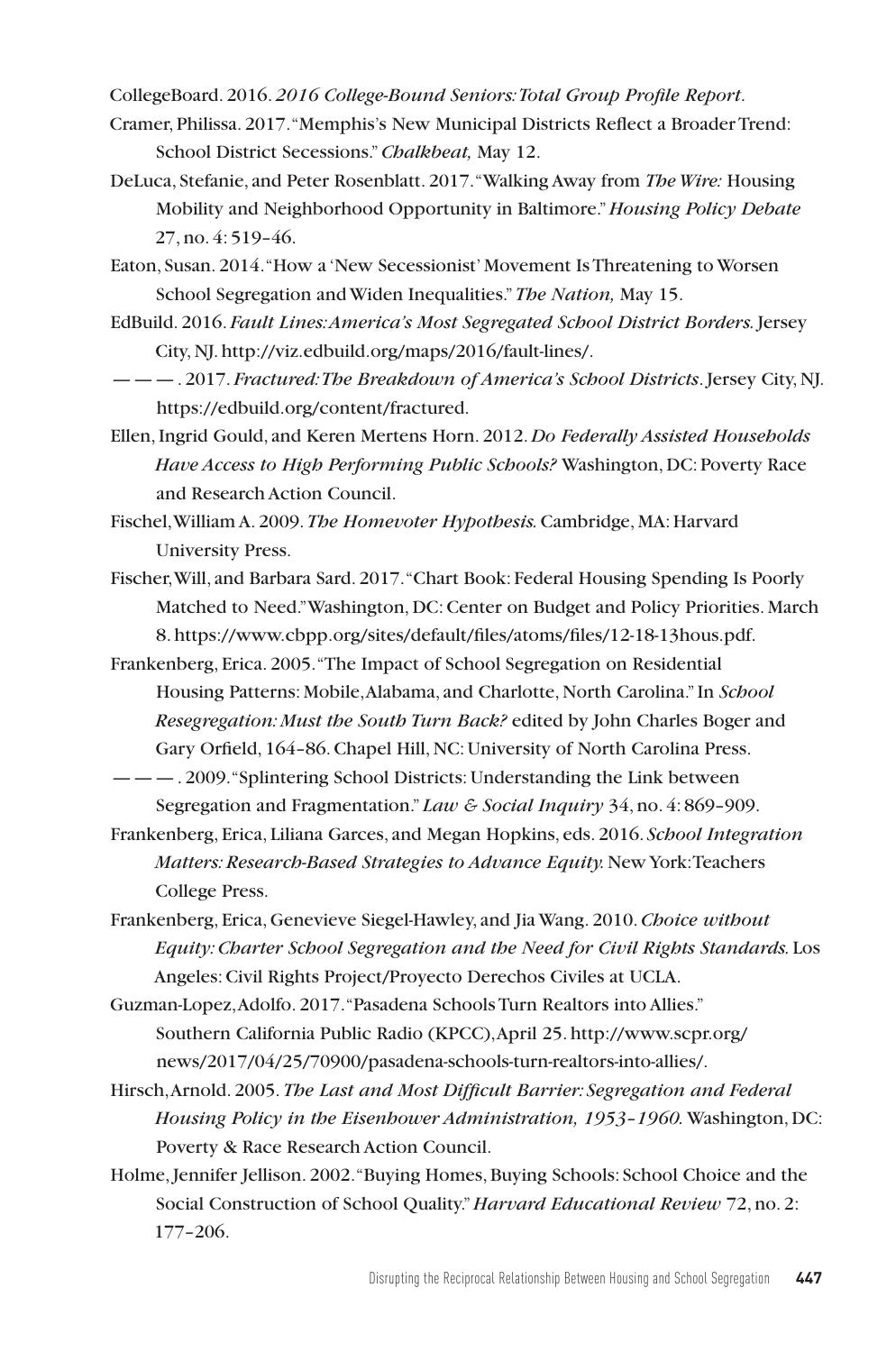- Housing Virginia. Forthcoming. *Community Conversations: Aligning Local Housing and Schools Policy for Successful Schools in Strong Neighborhoods.* Richmond, VA.
- Institute on Metropolitan Opportunity. 2012. *Open Enrollment and Racial Segregation in the Twin Cities: 2000–2010.* Minneapolis: University of Minnesota Law School.
- Institute on Race & Poverty. 2006. *Minority Suburbanization, Stable Integration, and Economic Opportunity in Fifteen Metropolitan Regions.* Minneapolis.
- Krysan, Maria. 2008. "Confronting Racial 'Blind Spots.'" *Poverty & Race* 17, no. 5: 8–9.
- Lerner, Michele. 2015. "School Quality Has a Mighty Influence on Neighborhood Choice, Home Values." *Washington Post,* September 3.
- Mathis, William J., and Kevin Welner. 2016. *Do Choice Policies Segregate Schools?*  Boulder, CO: National Education Policy Center.
- McKoy, Deborah, and Jeffrey M. Vincent. 2008. "Housing and Education: The Inextricable Link." In *Segregation: The Rising Costs for America,* edited by James H. Carr and Nandinee K. Kutty, 125–150. New York: Routledge.
- Mickelson, Roslyn Arlin. 2011. *The Reciprocal Relationship Between Housing and School Integration*. Research Brief no. 7. Washington, DC: National Coalition on School Diversity. http://www.school-diversity.org/pdf/ DiversityResearchBriefNo7.pdf.
- Mickelson, Roslyn Arlin, Stephen Samuel Smith, and Amy Hawn Nelson, eds. 2015. *Yesterday, Today, and Tomorrow: School Desegregation and Resegregation in Charlotte.* Cambridge, MA: Harvard Education Press.
- National Advisory Commission on Civil Disorders. 1968. *Report of the National Advisory Commission on Civil Disorders.* Washington, DC.
- Newkirk, Margaret. 2014. "Baton Rouge's Rich Want New Town to Keep Poor Pupils Out." *Bloomberg,* February 6.
- Oppenheimer, Sarah. 2015. *Building Opportunity II: A Fair Housing Assessment of State Low-Income Housing Tax Credit Plans*. Washington, DC: Poverty & Race Research Action Council.
- Orfield, Gary. 2001. "Metropolitan School Desegregation: Impacts on Metropolitan Society." In *In Pursuit of a Dream Deferred: Linking Housing and Education Policy,* edited by john a. powell, Gavin Kearney, and Vina Kay. New York: Peter Lang.
- Orfield, Gary, John Kucsera, and Genevieve Siegel-Hawley. 2012. *E Pluribus... Separation: Deepening Double Segregation for More Students*. Los Angeles: Civil Rights Project/Proyecto Derechos Civiles at UCLA.
- Orfield, Myron, and Thomas Luce. 2009. *Region: Planning the Future of the Twin Cities.*  Minneapolis: University of Minnesota Press.
- ———. 2013. "America's Racially Diverse Suburbs: Opportunities and Challenges." *Housing Policy Debate* 23, no. 2: 395–430.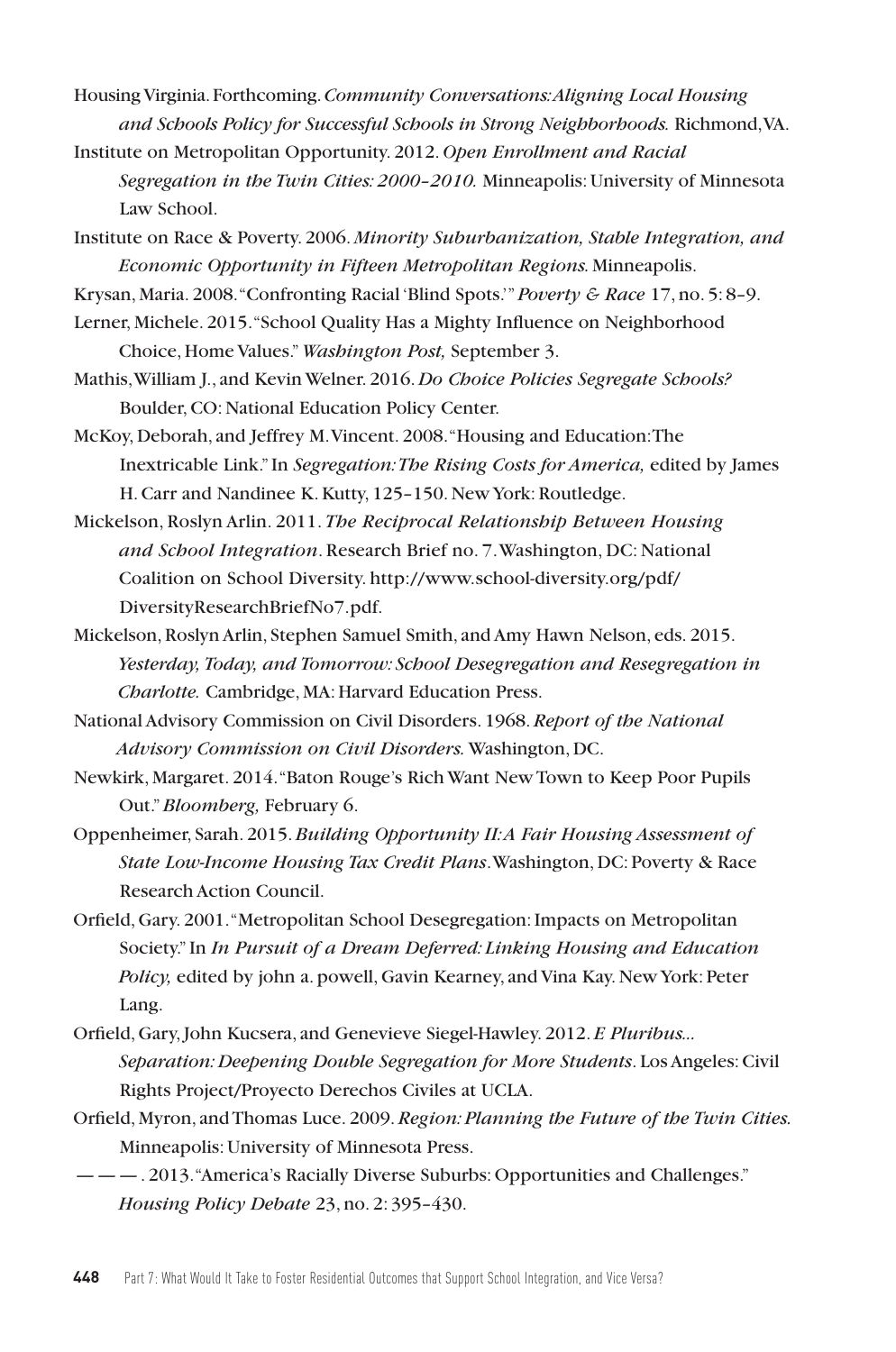- Owens, Ann. 2016. "Inequality in Children's Contexts: Income Segregation of Households with and without Children."*American Sociological Review* 81, no. 3: 549–74.
- ———. 2017. "Racial Residential Segregation of School-Age Children and Adults: The Role of Schooling as a Segregating Force." *Russell Sage Foundation Journal of the Social Sciences* 3, no. 2: 63–80.
- Owens, Ann, Sean F. Reardon, and Christopher Jencks. 2016. "Income Segregation between Schools and School Districts." *American Educational Research Journal* 53, no. 4:1159–97.
- Pearce, Diana. 1980. *Breaking Down Barriers: New Evidence on the Impact of Metropolitan School Desegregation on Housing Patterns.* Washington, DC: National Institute of Education.
- Potter, Halley. 2017. *Do Private School Vouchers Pose a Threat to Integration?*  Washington, DC: The Century Foundation.
- Roisman, Florence Wagman. 2007. "Affirmatively Furthering Fair Housing in Regional Housing Markets: The Baltimore Public Housing Desegregation Litigation." *Wake Forest Law Review* 42, no. 2: 333–92.
- Rothstein, Richard. 2014. "The Racial Achievement Gap, Segregated Schools, and Segregated Neighborhoods – A Constitutional Insult." *Race and Social Problems*  6, no. 4.
- Siegel-Hawley, Genevieve. 2016. *When the Fences Come Down: Twenty-First-Century Lessons from Metropolitan School Desegregation.* Chapel Hill, NC: University of North Carolina Press.
- Siegel-Hawley, Genevieve, Tom Shields, Brian Koziol, John Moeser, and Taylor Holdren. Forthcoming. *Becoming Stronger Together: Confronting School and Housing Segregation in the Richmond Area.* Virginia Commonwealth University and University of Richmond.
- Suarez, Christopher. 2015. "Democratic School Desegregation: Lessons from Election Law." *Pennsylvania State Law Review* 119, no. 3: 747–800.
- Tegeler, Philip. 1994. "Housing Segregation and Local Discretion." J*ournal of Law and Policy* 3, no. 1: 209–36.
- ———. 2016. "Predicting School Diversity Impacts of State and Local Education Policy: The Role of Title VI." In *School Integration Matters: Research-Based Strategies to Advance Equity*, edited by Erica Frankenberg, Liliana M. Garces, and Megan Hopkins, 145–55. New York: Teachers College Press.
- Tegeler, Philip, Megan Haberle, and Ebony Gayles. 2013. "Affirmatively Furthering Fair Housing at HUD: A First Term Report Card." *Journal of Affordable Housing & Community Development Law* 22, no. 1: 27–60.
- Tegeler, Philip, Henry Korman, Jason Reece, and Megan Haberle. 2011. *Opportunity and Location in Federally Subsidized Housing Programs: A New Look at*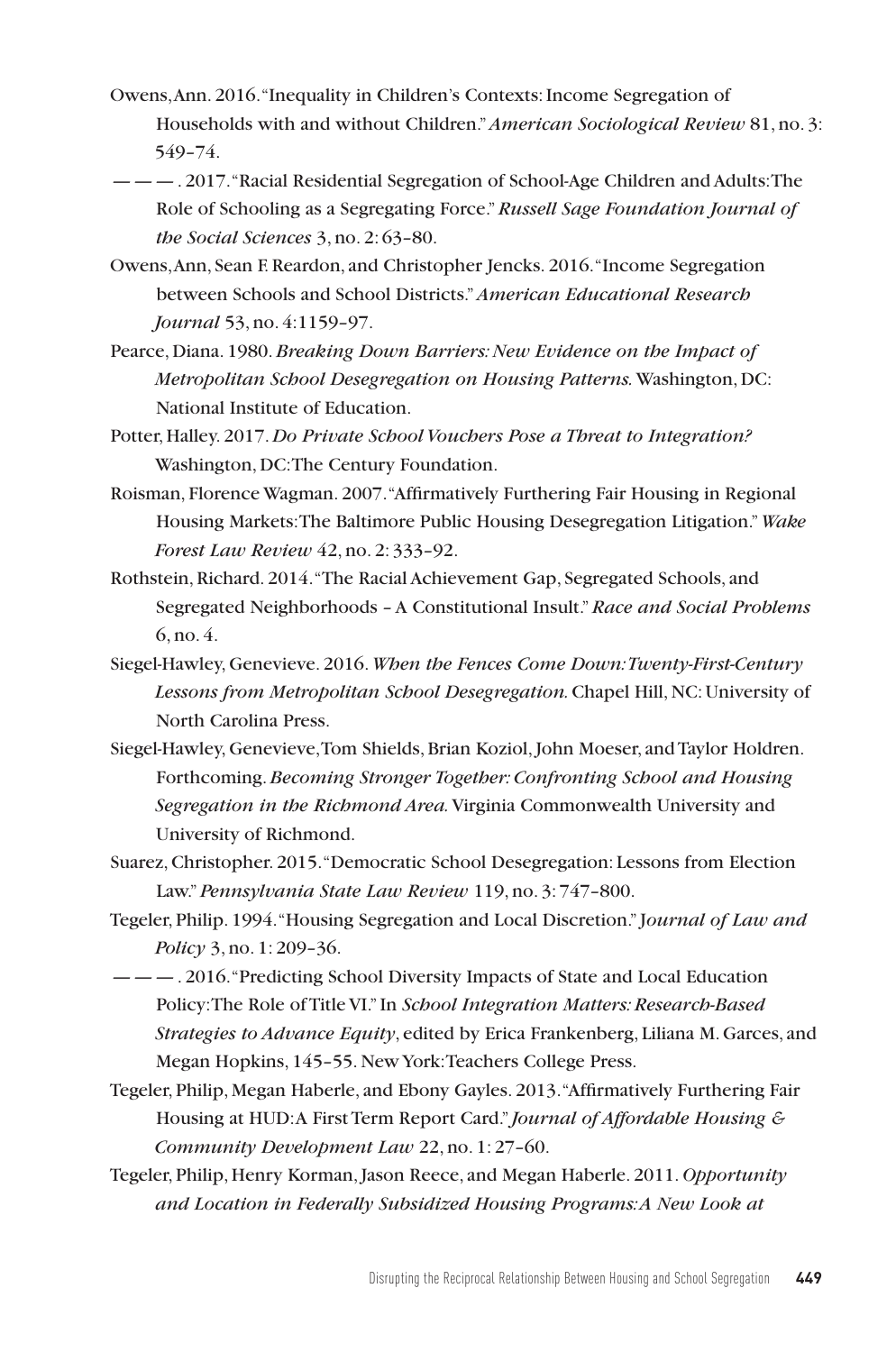*HUD's Site & Neighborhood Standard as Applied to the Low-Income Housing Tax Credit.* Washington, DC: Poverty & Race Research Action Council.

- Tegeler, Philip, and Genevieve Siegel-Hawley. 2015. *Linking Housing and School Integration Policy: What Federal, State and Local Governments Can Do.* Issue Brief No. 5. Washington, DC: National Coalition on School Diversity.
- Turner, Margery Austin, Susan J. Popkin, and Lynette Rawlings. 2009. *Public Housing and the Legacy of Segregation*. Washington, DC: Urban Institute.
- University of Richmond School of Professional and Continuing Studies, HOME, and Virginia Commonwealth University School of Education, *Confronting School and Housing Segregation in the Richmond Region: can we learn and live together?* (Univ. of Richmond, Virginia Commonwealth Univ., August 2017), available at http://school-diversity.org/pdf/Richmond\_Housing-Schools\_Report\_2017. pdf.
- US Commission on Civil Rights. *Report on Racial Isolation in the Public Schools*. Washington, DC: US Government Printing Office, 1967.
- US Department of Housing and Urban Development. 2012. *Housing Discrimination against Racial and Ethnic Minorities 2012.* Washington, DC: HUD Office of Policy Development and Research.
- ———. 2015. "Affirmatively Furthering Fair Housing: Final Rule." 80 Fed. Reg. 42272. July 16.
- ———. 2016. *Breaking Down Barriers: Housing, Neighborhoods, and Schools of Opportunity.* Washington, DC: Office of Policy Development and Research.
- ———. 2017. "Assessment of Fair Housing Tool for Local Governments." January 13. https://www.hudexchange.info/resources/documents/Assessment-of-Fair-Housing-Tool-for-Local-Governments-2017-01.pdf.
- US Departments of Education, Housing and Urban Development, and Transportation. 2016. "Joint Letter on Interagency Cooperation on Affirmatively Furthering Fair Housing." Washington, DC. http://www.prrac.org/pdf/Joint\_Letter\_on\_Diverse\_ Schools and Communities AFFH.pdf.
- US Departments of Housing and Urban Development, Education, and Transportation. 2016. "Joint Letter on Coordinating State Housing, Education, and Transportation Policy to Promote Racial and Economic Integration." June 3. Available at http:// www.prrac.org/pdf/Joint\_Letter\_on\_Diverse\_Schools\_and\_Communities\_AFFH. pdf.
- US Departments of Justice and Education. 2011. "Guidance on the Voluntary Use of Race to Achieve Diversity and Avoid Racial Isolation in Elementary and Secondary Schools." Washington, DC. https://www2.ed.gov/about/offices/list/ocr/docs/ guidance-ese-201111.pdf.
- Valenzuela, Juan Pablo, Cristian Bellei, and Danae de los Ríos. 2013. "Socioeconomic School Segregation in a Market-Oriented Educational System. The Case of Chile." *Journal of Education Policy* 29, no. 2: 217–41.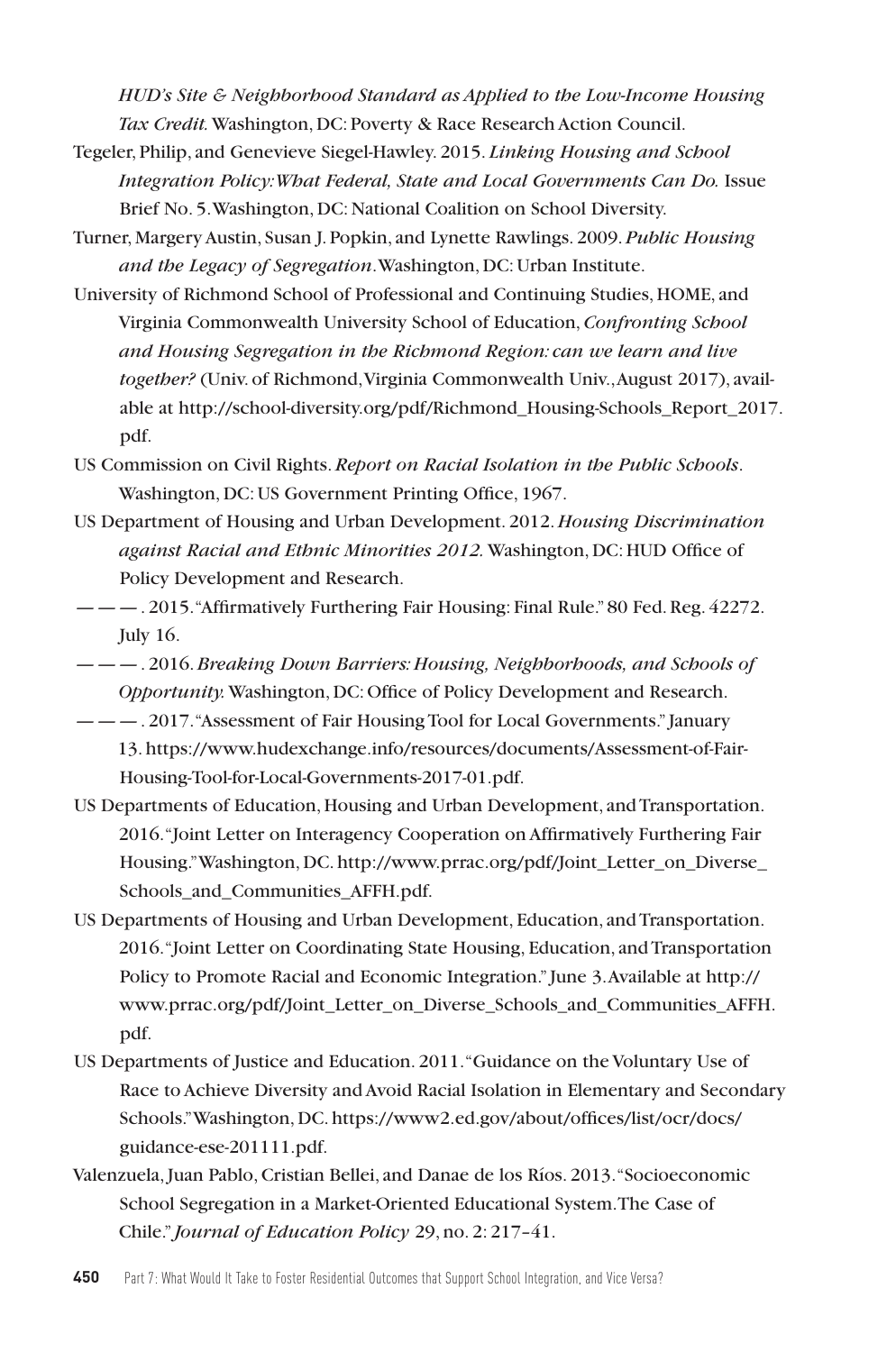- Weiss, Laura. 2017. "Timeline Set for School District's Racial Imbalance Plan." *Fairfield Citizen*, April 13.
- Wells, Amy Stuart. 2015. *Diverse Housing, Diverse Schooling: How Policy Can Stabilize Racial Demographic Change in Cities and Suburbs.* Boulder, CO: National Education Policy Center.
- Wells, Amy Stuart, and Robert L. Crain. 1994. "Perpetuation Theory and the Long-Term Effects of School Desegregation." *Review of Educational Research* 64, no. 4:531–55.

Wilson, Erika. 2016. "The New School Segregation." *Cornell Law Review* 102: 139–210.

#### **Endnotes**

- 1 Philip Tegeler is the Executive Director of the Poverty & Race Research Action Council; Michael Hilton worked as a Policy Counsel at PRRAC and also helped to staff the National Coalition on School Diversity. The authors are grateful for the contributions of Gina Chirichigno to this chapter, and for helpful comments from Megan Haberle and research assistance from Pooja Patel.
- 2 *Keyes v. School District No. 1, Denver, Colorado* 413 US 189 (1973) was an early challenge to segregative school boundary-drawing outside the context of Southern *de jure* school segregation policy. By drawing school attendance lines to mirror neighborhood patterns of racial segregation, school officials were held liable under *Brown* even without an express racial separation law or policy.
- 3 *Milliken v. Bradley* 418 US 717 (1974) involved a challenge to stark school segregation in Detroit and the Detroit region. A sharply divided Court held that a school integration remedy could not be extended to suburban school districts without a separate showing of a constitutional violation in each district.
- 4 "It is this essential fact of a predominantly Negro school population in Detroit—caused by unknown and perhaps unknowable factors such as in-migration, birth rates, economic changes, or cumulative acts of private racial fears—that accounts for the 'growing core of Negro schools,' a 'core' that has grown to include virtually the entire city" (*Milliken v. Bradley*, opinion of Justice Stewart).
- 5 Mickelson (2011); Wells and Crain (1994).
- 6 Siegel-Hawley (2016).
- 7 Ayscue and Orfield (2014); Owens (2016).
- 8 Average math and reading scores on standardized assessment tests have a linear relationship to family income. See CollegeBoard (2016).
- 9 Owens (2017).
- 10 Wells (2015); Lerner (2015).
- 11 Owens (2017).
- 12 Bischoff (2008).
- 13 Wells (2015); Frankenberg (2005); Holme (2002).
- 14 Owens (2017).
- 15 Frankenberg (2009).
- 16 *Sheff v. O'Neill* 238 Conn. 1 (1996).
- 17 Fischel (2009); Suarez (2015); Wilson (2016).
- 18 Wilson (2016).
- 19 Eaton (2014). The education research group EdBuild also recently published a comprehensive survey and critique of school secession policies across the country; EdBuild (2017).
- 20 Frankenberg (2005).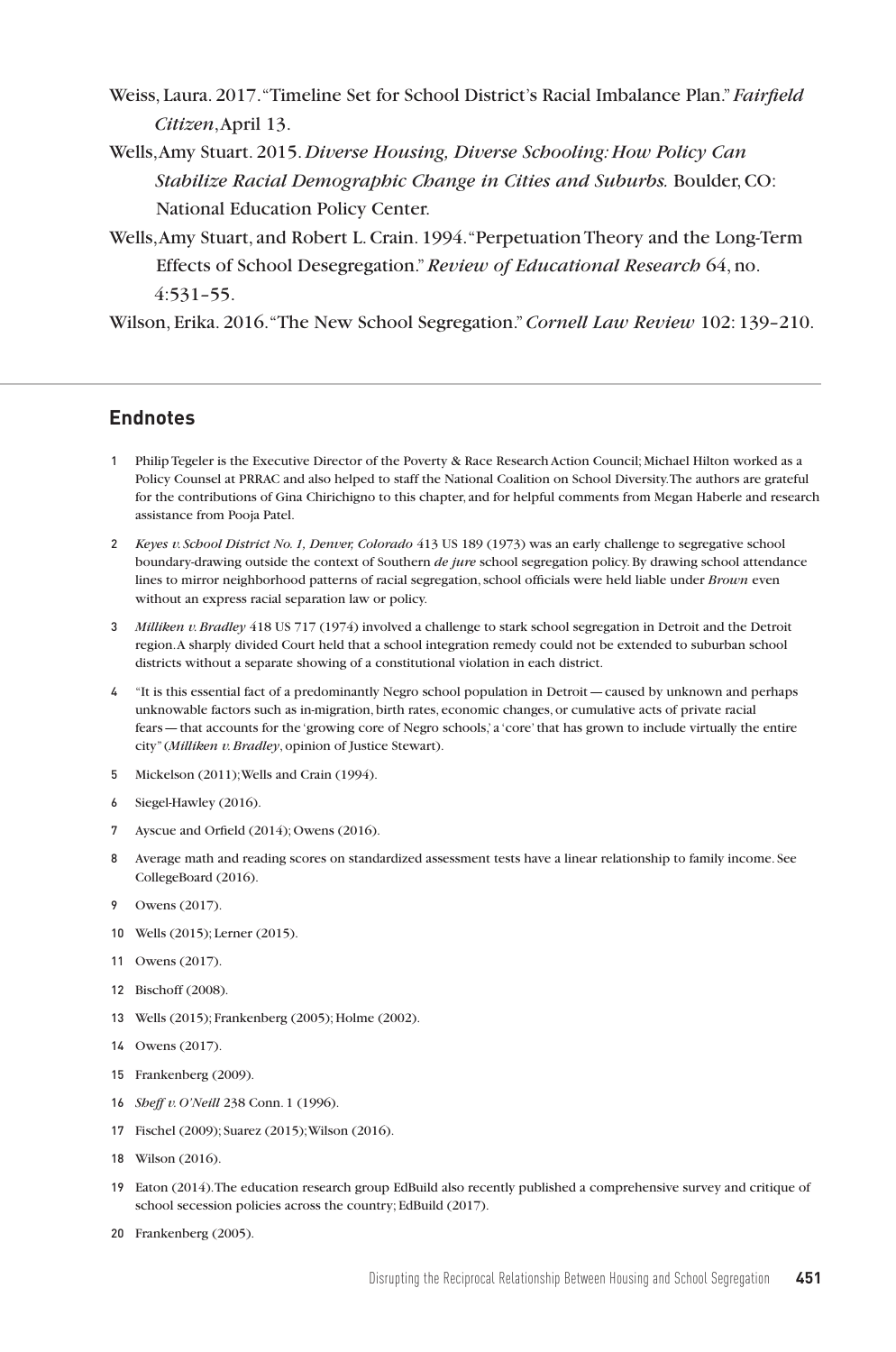- Eaton (2014); EdBuild (2017).
- Cramer (2017).
- Newkirk (2014).
- M. Orfield and Luce (2013).
- Mathis and Welner (2016); Potter (2017).
- Frankenberg, Siegel-Hawley, and Wang (2010); Bifulco and Ladd (2007).
- Valenzuela et al. (2013);Abdulkadiro lu, Pathak, and Walters (2015).
- Institute on Metropolitan Opportunity (2012).
- Tegeler (2016).
- *Parents Involved in Community Schools v. Seattle School District No. 1*, 551 US 701 (2007).
- Owens, Reardon, and Jencks (2016)
- EdBuild (2016).
- Wells (2015).
- Ibid.
- See discussion in *Texas Department of Housing and Community Affairs v. Inclusive Communities Project, Inc.,* 576  $US = (2015).$
- The average combined federal subsidy from the mortgage interest deduction and property tax deduction to homeowners with over \$200,000 in combined family income is over \$6000 per year; Fischer and Sard (2017).
- Ellen and Horn (2012).
- G. Orfield (2001); Roisman (2007).
- Tegeler, Haberle, and Gayles (2013).
- Hirsch (2005).
- Tegeler (1994).
- Siegel-Hawley (2016); Wells (2015).
- US Department of Housing and Urban Development (2012).
- Krysan (2008).
- US Departments of Justice and Education (2011); *Parents Involved in Community Schools v. Seattle School District No. 1*, 551 US 701 (2007).
- Racial Imbalance Act, Mass. Gen. Laws Ann. ch. 71, § 37D.
- Conn. Gen. Stat. § 10-226b (2010).
- Weiss (2017).
- Tegeler (2016).
- M. Orfield and Luce (2009).
- Brief of Housing Scholars as *Amici Curiae* (2006), *Parents Involved in Community Schools v. Seattle School District No. 1*, 551 US 701 (2007), available at www.prrac.org/pdf/HousingScholarsBrief.pdf. See also Pearce (1980); Frankenberg (2005); Institute on Race & Poverty (2006).
- G. Orfield (2001).
- EdBuild (2017).
- Commwealth of Pennsylvania, State Board of Education, "Report And Recommendation Of The Special Committee On The Porter Township Initiative," In Re Application of the Porter Township Initiative Independent School District for Transfer from the East Stroudsburg Area School District to the Wallenpaupack Area School District, available at http:// www.stateboard.education.pa.gov/Documents/Current%20Initiatives/Applications%20and%20Petitions/Porter%20 Township%20Opinion%20FINAL.pdf
- *Stout v. Gardendale Board of Education*, Memorandum Opinion and Order, N.D of Alabama (2017) (the case is on appeal as of publication date)